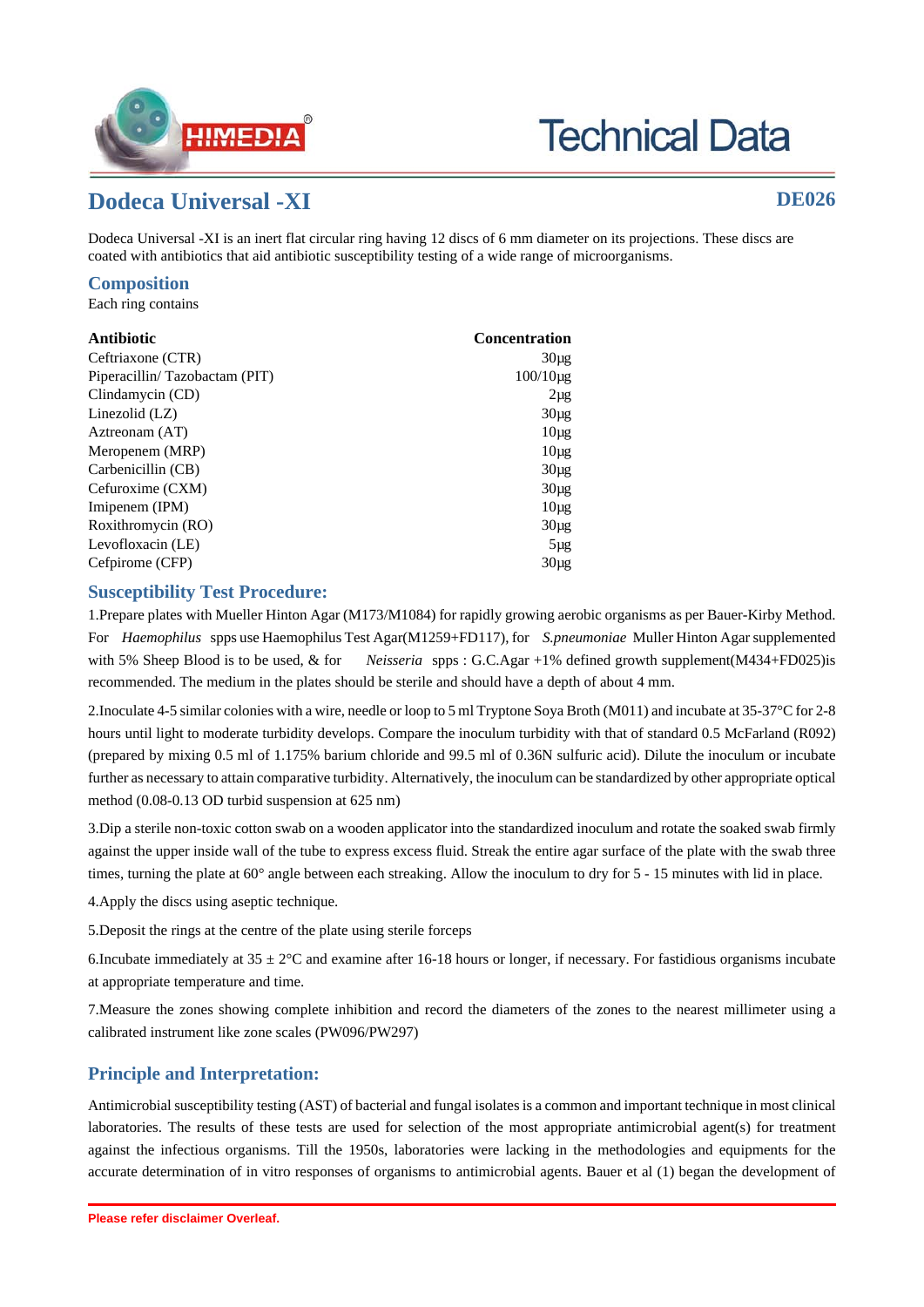standardized methods for antimicrobial susceptibility testing, using disc diffusion system. However the susceptibility results may not always correlate with the patient's response to therapy. The response of an infected patient to antimicrobial agent(s) is a complex interrelationship of host responses, drug dynamics and microbial activity. Antimicrobial susceptibility tests are either quantitative or qualitative. Disc diffusion test is a qualitative test method. The National Committee for Clinical Laboratory Standards (NCCLS), now known as Clinical Laboratory Standards Institute (CLSI) has published comprehensive documents regarding the disc diffusion systems. The agar disc diffusion test is the most convenient and widely used method for routine antimicrobial susceptibility testing. In subsequent and current practice, antimicrobial impregnated paper discs are applied onto the agar surface. Based on the Bauer-Kirby Method, standardized reference procedures for the disc systems were published by WHO and FDA and are periodically updated by the CLSI (formerly NCCLS)(2).

For convenience and economy of conducting antimicrobial susceptibility tests multidiscs are designed. These are enhanced extensions of Single Discs. These series of discs gives the privilege to study large number of antibiotics at one time.

These discs are made of unique inert material which enhances their absorption hence allowing faster adheration of discs to the media. Moreover the discs are designed in such a way that each antibiotic on a single ring is at least 24 mm apart from the others, thus reducing the merging of zones. The symbols and concentrations of antimicrobials present are indicated in respect of each peripherally located disc.

#### **Quality Control**

#### **Appearance**

Flat circular ring of inert material w/  $8 \& 4$  equidistant arms respectively on the outer  $\&$  inner periphery, each w/ a 6 mm disc at the end; all the discs impregnated w/different antibiotics, w/corresponding symbols & concentrations printed on the ring.

#### **Cultural response**

Average diameter of zone of inhibition is observed on Mueller Hinton Agar (M173) after 18-24 hours incubation at 35-37°C for standard cultures.

| Organisms(ATCC)                   | <b>Antibiotic</b>                      | Std.Zone of diameter(mm) |
|-----------------------------------|----------------------------------------|--------------------------|
| Escherichia coli ATCC 25922       | Ceftriaxone CTR 30 mcg                 | 29 - 35 mm               |
|                                   | Piperacillin/Tazobactam PIT 100/10 mcg | 24 - 30 mm               |
|                                   | Aztreonam AT 10 mcg                    | $28 - 36$ mm             |
|                                   | Meropenem MRP 10 mcg                   | 28 - 34 mm               |
|                                   | Carbenicillin CB 30 mcg                | 23 - 29 mm               |
|                                   | Cefuroxime CXM 30 mcg                  | $20 - 26$ mm             |
|                                   | Imipenem IPM 10 mcg                    | $26 - 32$ mm             |
|                                   | Levofloxacin LE 5 mcg                  | $29 - 37$ mm             |
|                                   | Cefpirome CFP 30 mcg                   | 28 - 34 mm               |
| Staphylococcus aureus ATCC 25923  | Ceftriaxone CTR 30 mcg                 | $22 - 28$ mm             |
|                                   | Piperacillin/Tazobactam PIT 100/10 mcg | $27 - 36$ mm             |
|                                   | Clindamycin CD 2 mcg                   | 24 - 30 mm               |
|                                   | Linezolid LZ 30 mcg                    | $25 - 32$ mm             |
|                                   | Meropenem MRP 10 mcg                   | $29 - 37$ mm             |
|                                   | Cefuroxime CXM 30 mcg                  | $27 - 35$ mm             |
|                                   | Roxithromycin RO 30 mcg                | $22 - 30$ mm             |
|                                   | Levofloxacin LE 5 mcg                  | $25 - 30$ mm             |
|                                   | Cefpirome CFP 30 mcg                   | $29 - 37$ mm             |
| Pseudomonas aeruginosa ATCC 27853 | Ceftriaxone CTR 30 mcg                 | $17 - 23$ mm             |
|                                   | Piperacillin/Tazobactam PIT 100/10 mcg | $25 - 33$ mm             |
|                                   | Aztreonam AT 10 mcg                    | $23 - 29$ mm             |
|                                   | Meropenem MRP 10 mcg                   | $27 - 33$ mm             |
|                                   | Carbenicillin CB 30 mcg                | $18 - 24$ mm             |
|                                   | Imipenem IPM 10 mcg                    | $20 - 28$ mm             |
|                                   | Levofloxacin LE 5 mcg                  | 19 - 26 mm               |
|                                   | Cefpirome CFP 30 mcg                   | 23 - 29 mm               |
|                                   |                                        |                          |

#### **Storage and Shelf Life**

On receipt discs should always be stored at  $-20^{\circ}$ C under dry conditions, along with the dessicator provided in individual pack. Use before expiry date on the label.